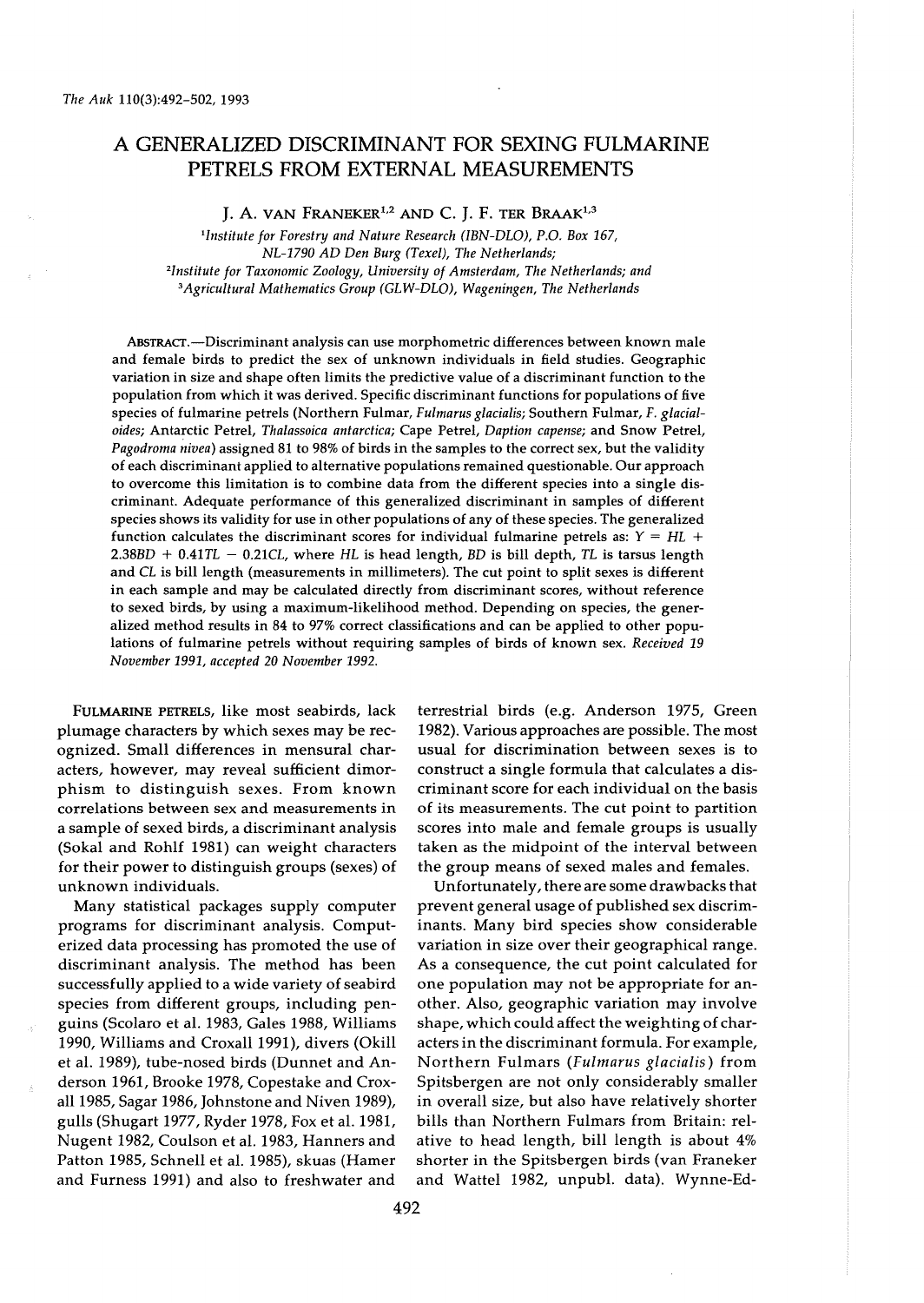$\mathcal{L}^{\text{max}}_{\text{max}}$  ,  $\mathcal{L}^{\text{max}}_{\text{max}}$ 

 $\label{eq:2} \frac{1}{2} \int_{\mathbb{R}^3} \frac{1}{\sqrt{2}} \, \frac{1}{\sqrt{2}} \, \frac{1}{\sqrt{2}} \, \frac{1}{\sqrt{2}} \, \frac{1}{\sqrt{2}} \, \frac{1}{\sqrt{2}} \, \frac{1}{\sqrt{2}} \, \frac{1}{\sqrt{2}} \, \frac{1}{\sqrt{2}} \, \frac{1}{\sqrt{2}} \, \frac{1}{\sqrt{2}} \, \frac{1}{\sqrt{2}} \, \frac{1}{\sqrt{2}} \, \frac{1}{\sqrt{2}} \, \frac{1}{\sqrt{2}} \, \frac{1}{\sqrt{2}} \, \frac$  $\mathcal{L}(\mathcal{E})$ 

 $\label{eq:2.1} \frac{1}{\sqrt{2}}\left(\frac{1}{\sqrt{2}}\right)^{2} \left(\frac{1}{\sqrt{2}}\right)^{2} \left(\frac{1}{\sqrt{2}}\right)^{2} \left(\frac{1}{\sqrt{2}}\right)^{2} \left(\frac{1}{\sqrt{2}}\right)^{2} \left(\frac{1}{\sqrt{2}}\right)^{2} \left(\frac{1}{\sqrt{2}}\right)^{2} \left(\frac{1}{\sqrt{2}}\right)^{2} \left(\frac{1}{\sqrt{2}}\right)^{2} \left(\frac{1}{\sqrt{2}}\right)^{2} \left(\frac{1}{\sqrt{2}}\right)^{2} \left(\$  $\sim 6$  .  $\label{eq:2.1} \mathcal{L}_{\text{max}} = \frac{1}{2} \sum_{i=1}^{N} \frac{1}{2} \sum_{i=1}^{N} \frac{1}{2} \sum_{i=1}^{N} \frac{1}{2} \sum_{i=1}^{N} \frac{1}{2} \sum_{i=1}^{N} \frac{1}{2} \sum_{i=1}^{N} \frac{1}{2} \sum_{i=1}^{N} \frac{1}{2} \sum_{i=1}^{N} \frac{1}{2} \sum_{i=1}^{N} \frac{1}{2} \sum_{i=1}^{N} \frac{1}{2} \sum_{i=1}^{N} \frac{1}{2} \sum_{i=$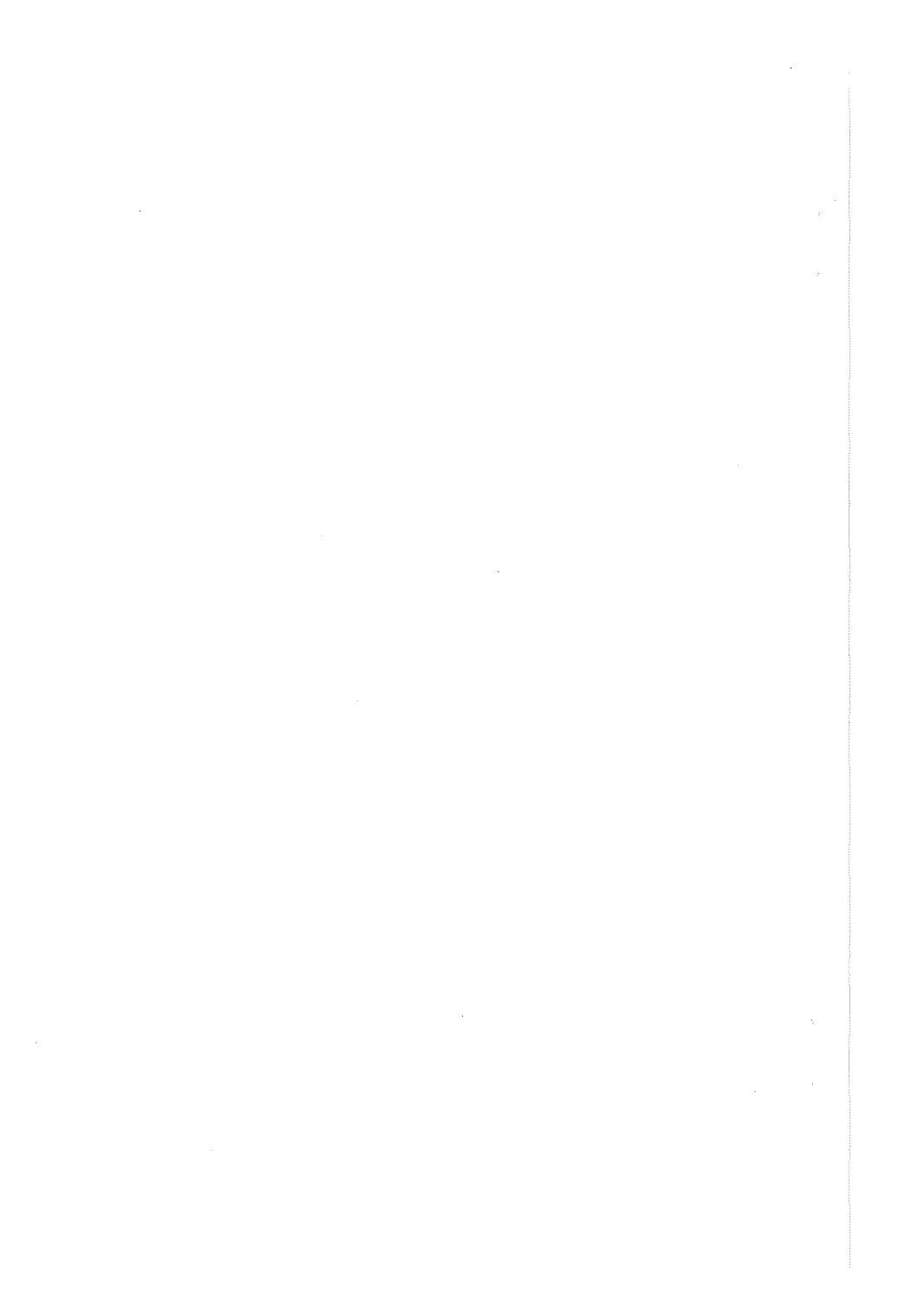|                  |               | Sex determined by |             |  |
|------------------|---------------|-------------------|-------------|--|
| <b>Species</b>   | Locality      | Dissection        | Observation |  |
| Northern Fulmar  | Netherlands   | 247 (117, 130)    |             |  |
| Northern Fulmar  | Jan Mayen     | 32 (12, 20)       |             |  |
| Southern Fulmar  | Ardery Island | 27(13, 14)        | 103(51, 52) |  |
| Antarctic Petrel | Ardery Island | 11(6, 5)          | 66 (30, 36) |  |
| Cape Petrel      | Ardery Island | 30(19, 11)        | 32(16, 16)  |  |
| Snow Petrel      | Casey Station |                   | 32(15, 17)  |  |

TABLE I. Samples of birds used for discriminant function analysis. Total numbers, with numbers of sexed males and females in parentheses.

wards (1952) described further variation in bill shapes and in levels of sexual dimorphism in populations of the Northern Fulmar. Age-dependent variation in size or shape can be a further complicating factor (e.g. Coulson et al. 1983, Scolaro et al. 1983). The uncertainties induced by these types of variation urged authors to caution against the unchecked application of their sex discriminant to other populations (e.g. Fox et al. 1981, Nugent 1982, Witt et al. 1984, Gales 1988, Hamer and Furness 1991).

Since 1980 the first author has worked on several projects involving five species of fulmarine petrels: Northern Fulmar, Southern Fulmar *(F. glacialoides),* Antarctic Petrel *(Thalassoica antarctica),* Cape Petrel *(Daption capense),* and Snow Petrel *(Pagodroma nivea).* All studies required knowledge of the sex of birds handled in the field. In some field projects, birds sexed by dissection or by field observations allowed the construction of a discriminant function that could be applied to other birds within the population. However, in other study populations, it was not possible to sex an adequate sample of birds. In spite of a good general impression of sexual dimorphism in fulmarine petrels, we were unable to give a reliable prediction of sexes of birds in those populations where sexed individuals were missing. The same problem will also be encountered in future projects. Thus, we decided to reconsider all our data in an attempt to construct a reproducible method to discriminate sexes in populations of the fulmarine petrels without requiring birds of known sex. The method calculates (1) a single generalized discriminant from data on sexed birds of a number of different populations, and (2) population-specific cut points without reference to sexed birds. The predictive power of the method is demonstrated for populations of five species of fulmarine petrels.

## METHODS

Samples of sexed fulmarine petrels are characterized in Table I. Northern Fulmars, beached in the Netherlands between 1980 and 1988, were dissected for morphological and pollution-related studies (van Franeker 1983, 1985). Several other North Atlantic fulmar populations were studied, but an adequate sample of sexed birds was available only from Jan Mayen (van Franeker et al. 1986). Southern Fulmars, Antarctic Petrels, Cape Petrels and Snow Petrels were studied in 1984-1985 and 1986-1987 at the Australian base Casey (66°S, 110°E) and the nearby Ardery Island, Wilkes Land, Antarctica (van Franeker et al. 1990). For Antarctic species, two groups of sexed birds were available: birds sexed by dissection; and birds sexed by observing characteristic behaviors or external anatomy. Data on the latter group involved cloacal evidence (Serventy 1956, Boersma and Davies 1987), copulation position, egg laying, incubation shifts (Pinder 1966), known sex of partner and, for Snow Petrel, voice level (Bretagnolle 1990). Although generally reliable, a small risk for incidental misinterpretation of such observations may occur. Therefore, our calculations in this paper have often been made separately for dissected birds, and for all sexed birds (dissection + observation). Skins of dissected specimens from known breeding localities have been deposited in the care of the Zoological Museum of the Institute ot Taxonomic Zoology, University of Amsterdam.

*Measurements.-Measurements* of the following characters were taken from fresh corpses or live specimens (Fig. I; Cramp and Simmons 1977): **bill length (CL),** from edge of implantation of feathers to most distant part of curve of hook (accuracy ±0.1 mm); **bill depth (BD),** from angle of gonys to dorsal surface of hook (±0.1 mm); **head length (HL),** from supraoccipital to front edge of bill (±1 mm); **tarsus length (TL),**  from middle of midtarsal joint to distal end of tarsometatarsus (±0.5 mm); **wing length (WL),** maximum flattened chord, from carpal joint to tip of longest primary (±1 mm); **tail length (TA),** central tail feathers from point where emerging from skin to tip  $(\pm 1$  mm). Lengths of wing and tail were not always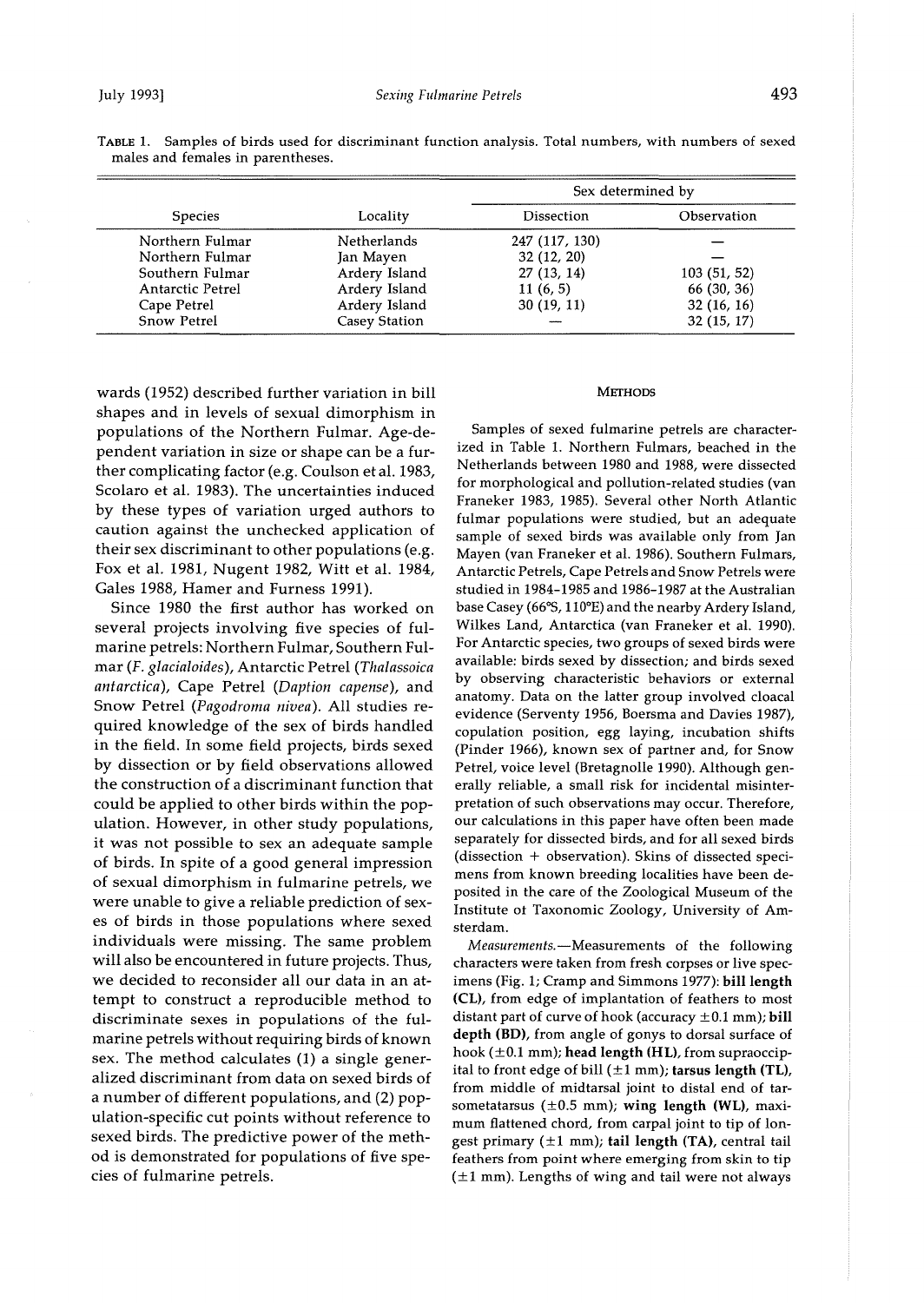

Fig. 1. Four measurements taken on fulmarine petrels: head length (HL); bill depth (BD); bill length (CL); and tarsus length (TL).

taken because of extreme wear or molt. Measurements of birds sexed by dissection are summarized in the Appendix. Body mass was not used in the analysis because of strong seasonal and short-term variability (c£. Johnstone and Niven 1989).

*Discriminant analysis.-We* developed a discriminant-function formula for calculating individual discriminant scores and a cutpoint to partition scores into male and female groups (Lachenbruch 1975). Formulas for separate populations were calculated by use of stepwise multiple-regression analysis (Genstat 5; Payne et al. 1987). Stepwise multiple regression ranks characters according to their discriminative power and supplies estimates for a constant and a regression coefficient *b,* (i.e. the character's weight) for each of the characters  $(i = 1, ..., n)$  from which discriminant scores of birds can be calculated. To facilitate comparison between formulas for discriminant functions, we have omitted the constant and divided the coefficients by that of the first-ranked character. The discriminant score (DS) of birds is then calculated by:

$$
DS = m_1 + w_2 m_2 + \ldots + w_n m_n, \qquad (1)
$$

where *m,* is the measurement of the bird for character  $i$ , and  $w_i$  is  $b_i/b_i$  the adjusted coefficient. The adjusted coefficient for the first character is, thus, always recalculated to value 1. Scores of birds of known sex can be used to calculate the cut point to split the male and female components of the frequency distribution of discriminant scores. The cut point was calculated as the midpoint between the mean scores for males and females. As males are larger than females in all

fulmarine petrels (Appendix), the sign of the coefficients was chosen in such a way that a score of an unsexed bird above the cut point indicates a male, and values below indicate a female.

Discriminant analyses were carried out with both the original measurements and their logarithms. Logarithmic transformation did not improve results and is not discussed further. Multiple-regression analysis in Genstat supplies information on outliers, such as birds with malelike measurements but sexed as females. Outliers were checked for errors in data entry, but were not omitted from analyses.

Reliability of sex assignment by discriminant functions was tested by various methods. First, a self test was used in which performance of the discriminant function is tested on the material from which the function was calculated. As self tests ignore bias due to sample size, two other tests based on the principles of the V, validation procedure (Frank et al. 1965) were also applied. The cross test (Stone 1974) randomly attributes all birds in a sample to one of four groups. In each possible combination of these groups, the performance of a discriminant function calculated from three groups is tested on the remaining group. Thus, all birds are tested in a discriminant function derived from other birds. We also applied the jackknife test (Lachenbruch 1975, Dixon 1985), which is similar to the cross test, but calculates a discriminant function for all but one of the birds in the sample, evaluates that bird, and repeats the procedure for all birds in the sample. We consider the jackknife test the best indicator of performance because discriminants based on all individuals except from one will suffer least from small sample sizes. In small samples, self tests will tend to overestimate and cross tests will tend to underestimate the performance of a function. Nevertheless, we have also listed results of these tests, as they are used in literature on sex discriminants in birds.

*Multisample discriminant analysis.-*If samples of sexed birds in different populations are small, but different populations have a similar morphology (i.e. shape), it may be advantageous to estimate a generalized discriminant from the combined samples (c£. Rayens and Greene 1991). The generalized discriminant calculates a single set of weights of characters for use in all populations. The cut point of course has to be population-specific. A generalized discriminant can be calculated for a group of different populations within a species, or, as in our case, for a group of different species. Details of the method are as follows. In a population-specific discriminant for population  $p$ , the weights (equation 1) depend on the mean difference vector  $(b<sub>v</sub>)$  between the sexes and the pooled within-group covariance matrix  $(S_p)$ . In the formula, the vector of weights can be expressed as  $S_p^{-1}b_p$  (Lachenbruch 1975). An analogous generalized discriminant can be obtained by  $S^{-1}b$ , where the within-group covariance matrix S and the mean difference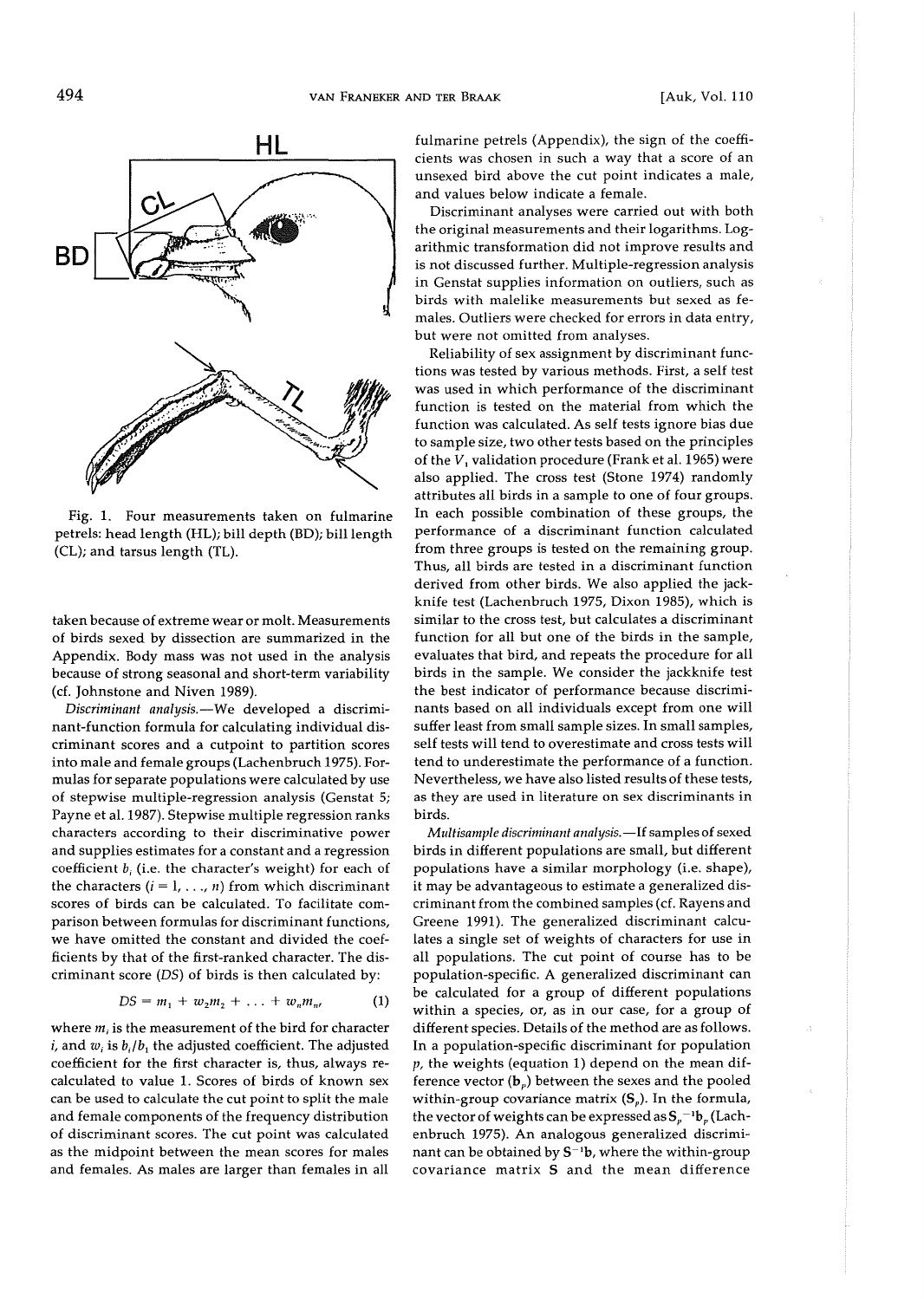vector b are pooled across populations. This idea is not new; it is an option in the BMDP package (Dixon 1985:530-531 and 679-681). The method of pooling needs some further consideration. If the true withingroups covariance matrices are identical, an efficient method of pooling is to assign each individual equal weight in the calculation of **b** and **S**. However, when the true within-groups covariance matrices differ, such a way of pooling may be misleading: the populations that are overrepresented in the sample will unduly influence the generalized discriminant. To avoid this, each population can be given equal weight (i.e. **b** and S are averaged over the population-specific **b**<sub>n</sub> and  $S_n$ ). The latter method was chosen for our data so as to not overemphasize sex differences in the large samples of Northern Fulmars.

Performance of multisample discriminant functions (MDF) was evaluated by calculating species-specific cut points for MDF scores and checking the performance for birds of known sex in each species. This procedure looks similar to the self test, but differs from it by the fact that the discriminant function was derived from a much larger (multispecies) sample of sexed birds than the (single species) sample that was tested. The cross test and jacknife test could not be applied because of species-specific cut points.

*Cut-point calculation without reference to sexed birds.-* Because of size variation, each population needs a population-specific cut point to partition scores into male and female groups. In the absence of sexed birds, the cut point has to be derived from the shape of the frequency distribution of discriminant scores. A discussion on different methods for decomposing mixtures of distributions into their components was given by Titterington et al. (1985). We have chosen to use the method of maximum likelihood based on the assumption that the distribution is a mixture of two univariate normals with possibly unequal variance. The calculations were performed with the expectation-maximization algorithm as detailed in example 4.3.2 of Titterington et al. (1985:84-87). This algorithm yields estimates of the means  $(\mu_1, \mu_2)$  and variances ( $\sigma_1$ ,  $\sigma_2$ ) of the normals. From these, the cut point is derived by solving for the point where the two normal densities intersect. In formula, the cut point is:

$$
x_{g} = (\sigma_{2}^{2} - \sigma_{1}^{2})^{-1} \{ \mu_{1} \sigma_{2}^{2} - \mu_{2} \sigma_{1}^{2} + \sigma_{1} \sigma_{2} [ (\mu_{1} - \mu_{2})^{2} + (\sigma_{1}^{2} - \sigma_{2}^{2})] n \sigma_{1}^{2} / (\sigma_{2}^{2}) ]^{0.5} \}.
$$
\n(2)

In the petrel species under consideration here, males are larger than females in overall size and in all individual characters (van Franeker and Wattel 1982; see Appendix). After calculation of the cut point, this knowledge suffices to assign sexes to birds in the sample. Information on VAX Genstat and personal computer programs for calculations of a generalized discriminant function from different samples and for the cut-point calculations are available from the first author.

### RESULTS AND DISCUSSION

*Population-specific sex discriminants.-Stepwise*  multiple regression of the measurements of Northern Fulmars from the Netherlands indicated the following sequence of characters in order of decreasing importance to a sex discriminant: head length, bill depth, tarsus length and bill length. Also, when repeating the analysis with wing length and/or tail length (smaller sample sizes because of missing data), head length proved to be the most discriminating character. Discriminant functions with from one to six characters, starting with head length and each time adding the next most important character, are shown in Table 2. Functions not using head length do not perform as well. A discriminant function using only bill length and bill depth  $CL + 2.519BD$ ; cut point = 81.44) resulted in 93.1% correct classifications. In appearance and performance, this function is very similar to the discriminants based on *CL* and *BD* that were developed by Dunnet and Anderson (1961) and MacDonald (1977) for Northern Fulmars breeding in Scotland. Such similarity was to be expected as the majority of Northern Fulmars beached in the Netherlands are of British origin (van Franeker 1979). Head length alone discriminates between sexes better than the combination of bill length and depth mentioned above. Adding characters to head length improves performance for Northern Fulmars beached in the Netherlands to about 98% according to all tests. More variables also enhanced bimodality in the frequency distributions of discriminant scores, which improves classification reliability for individual birds.

In discriminant function NL4 (Table 2) for Dutch beached Northern Fulmars, bill length is weighted negatively, whereas male bills average significantly larger than female bills. The correlation structure of the variables (as well as the sample size) indicates that the additional discriminative power of bill length in the formula lies not within its absolute value, but in its value relative to other characters, especially head length. Apparently, at a given head length, a male is likely to have a relatively smaller bill than a female having the same head length. Negative weights of other characters can be interpreted in a similar way. Okill et al. (1989)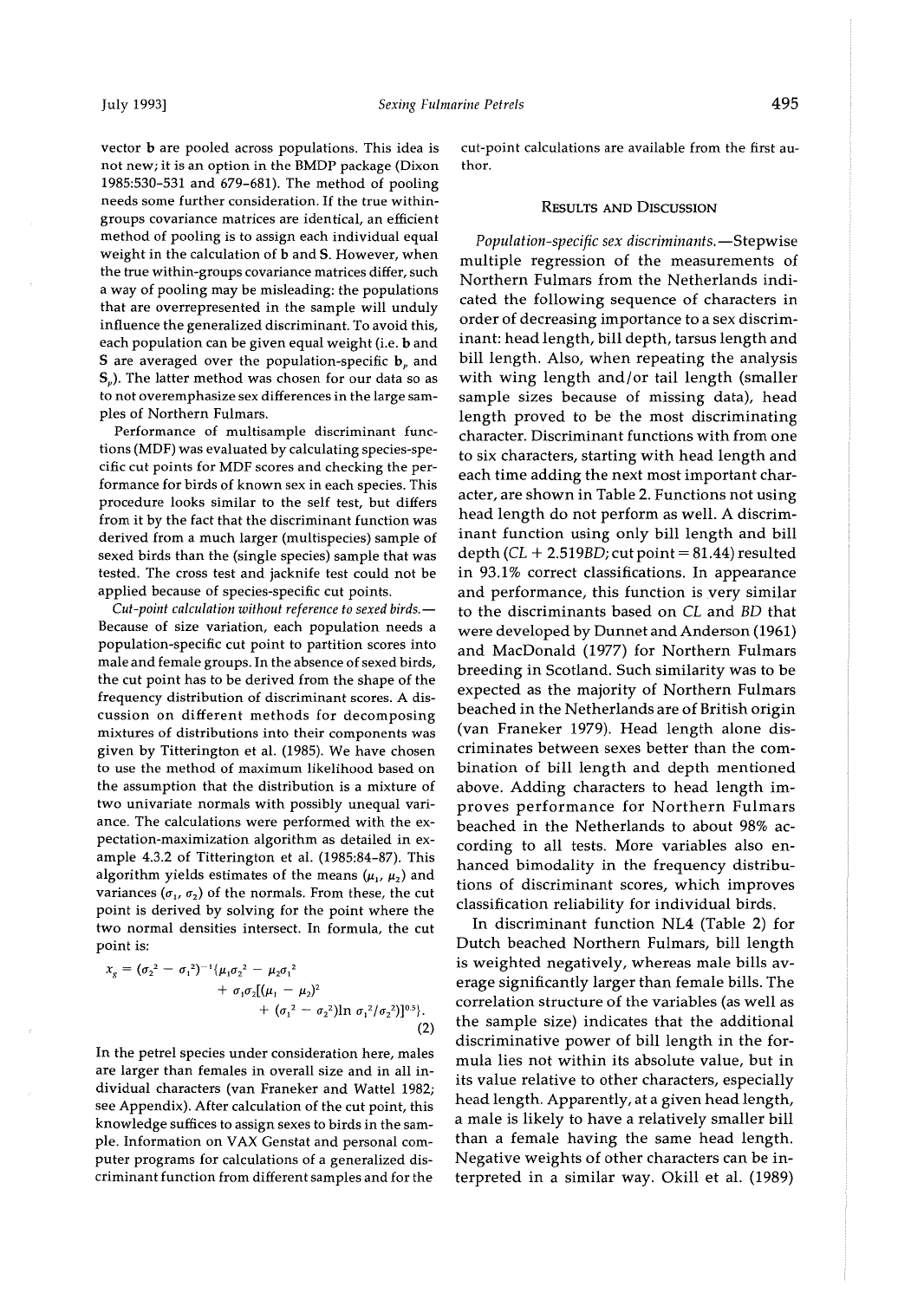| codes indicating locality/species and numbers of characters used. For example, function NL3 for Dutch<br>Fulmars based on 247 sexed individuals uses three characters of head length, bill depth and tarsus length<br>to calculate discriminant scores as $HL + 1.057BD + 0.428TL$ and classifies birds with score over cut point |
|-----------------------------------------------------------------------------------------------------------------------------------------------------------------------------------------------------------------------------------------------------------------------------------------------------------------------------------|
|                                                                                                                                                                                                                                                                                                                                   |
|                                                                                                                                                                                                                                                                                                                                   |
|                                                                                                                                                                                                                                                                                                                                   |
| 136.0 as males, and all lower values as females. Tests indicate that 97 to 98% of birds are assigned to correct                                                                                                                                                                                                                   |
| sex by this function.                                                                                                                                                                                                                                                                                                             |

|                                    |                  |    |       |       |          |          |          |       | Percent correctly<br>classified |       |       |
|------------------------------------|------------------|----|-------|-------|----------|----------|----------|-------|---------------------------------|-------|-------|
| Estimates for discriminant formula |                  |    |       |       |          |          | Cut      | Self  | Cross                           | Tack- |       |
| Function                           | $\boldsymbol{n}$ | HL | ВD    | TL    | CL       | WL       | TA       | point | test                            | test  | knife |
| NL1                                | 247              |    |       |       |          |          |          | 95.2  | 95                              | 95    | 95    |
| NL2                                | 247              |    | 0.919 |       |          |          |          | 110.6 | 97                              | 97    | 97    |
| NL3                                | 247              |    | 1.057 | 0.428 |          |          |          | 136.0 | 97                              | 98    | 97    |
| NL4                                | 247              |    | 0.935 | 0.365 | $-0.400$ |          |          | 114.9 | 98                              | 98    | 98    |
| NL5                                | 214              |    | 1.056 | 0.436 | $-0.457$ | $-0.025$ |          | 110.4 | 98                              | 98    | 98    |
| NL6                                | 189              |    | 1.084 | 0.371 | $-0.510$ | 0.015    | $-0.096$ | 106.9 | 97                              | 97    | 97    |

and Hamer and Furness (1991) also found negative signs of coefficients reflecting differences in shape rather than size.

For further analysis, we focus on the character combination of head length, bill depth, tarsus length and bill length (as in function NL4 in Table 2). Wing and tail lengths have been omitted because their contribution to the discriminant is small, and they contain missing values in all our samples. The other four characters were included because while head length is very important for Northern Fulmars from the Netherlands, this is not necessarily the case for other populations or species. Also, frequency distributions of discriminant scores tended to show stronger bimodality when more characters were used, which is important when determining cut points without reference to sexed birds.

Table 3 shows the results of discriminant analysis using the four selected characters for all samples/species. For some Antarctic species, two discriminants were calculated: one for birds sexed by dissection, and another for all sexed birds (sex determined by dissection or by observations). The functions based only on dissected birds have the disadvantage of being based on small sample size, but the advantage of certainty that the sex determinations are correct. The samples that combine all sexed birds are larger but may contain missexed individuals. Discriminant function JM4 for Northern Fulmars from Jan Mayen is not unlike the function for Dutch Northern Fulmars. Similarity in results for the two populations was expected, as both are assigned to the same subspecies (F. *glacialis auduboni;* van Franeker et al. 1986). Un-

known, however, is the reliability of these functions when applied to morphologically different subspecies from the High-Arctic Atlantic (F. *g. glacialis)* or from the Pacific (F. *g. rodgersii;* van Franeker and Wattel 1982, Wynne-Edwards 1952). Analyses for Southern Fulmar, Antarctic Petrel, Cape Petrel, and Snow Petrel ranked the characters HL, BD, TL and CL in the same sequence of importance as in Northern Fulmars, but estimates for regression coefficients fluctuated widely between species.

Strong fluctuations in regression coefficients were not limited to different species, but also occurred within a single species. Our discriminants derived from the large samples of birds sexed by dissection or observation were sometimes remarkably different from discriminants derived from dissected birds only. The correlation structure among variables, as well as the sample size, could account for a number of these differences. There were, however, no obvious differences in performance. We also tested the performances of formulas derived from the small sample of dissected birds to the large sample of all sexed birds and vice versa. In any particular sample, the two formulas produced almost equal results, in spite of the differences in weights of characters.

The observation that, within a species, two rather different discriminant formulas operated in a very similar manner was reason to do further tests to determine the value of our population-specific discriminant functions. Therefore, we tested the performance of the formula derived from our largest sample (NL4 of Dutch Northern Fulmars) to all other samples. Cut points were calculated as the midpoint between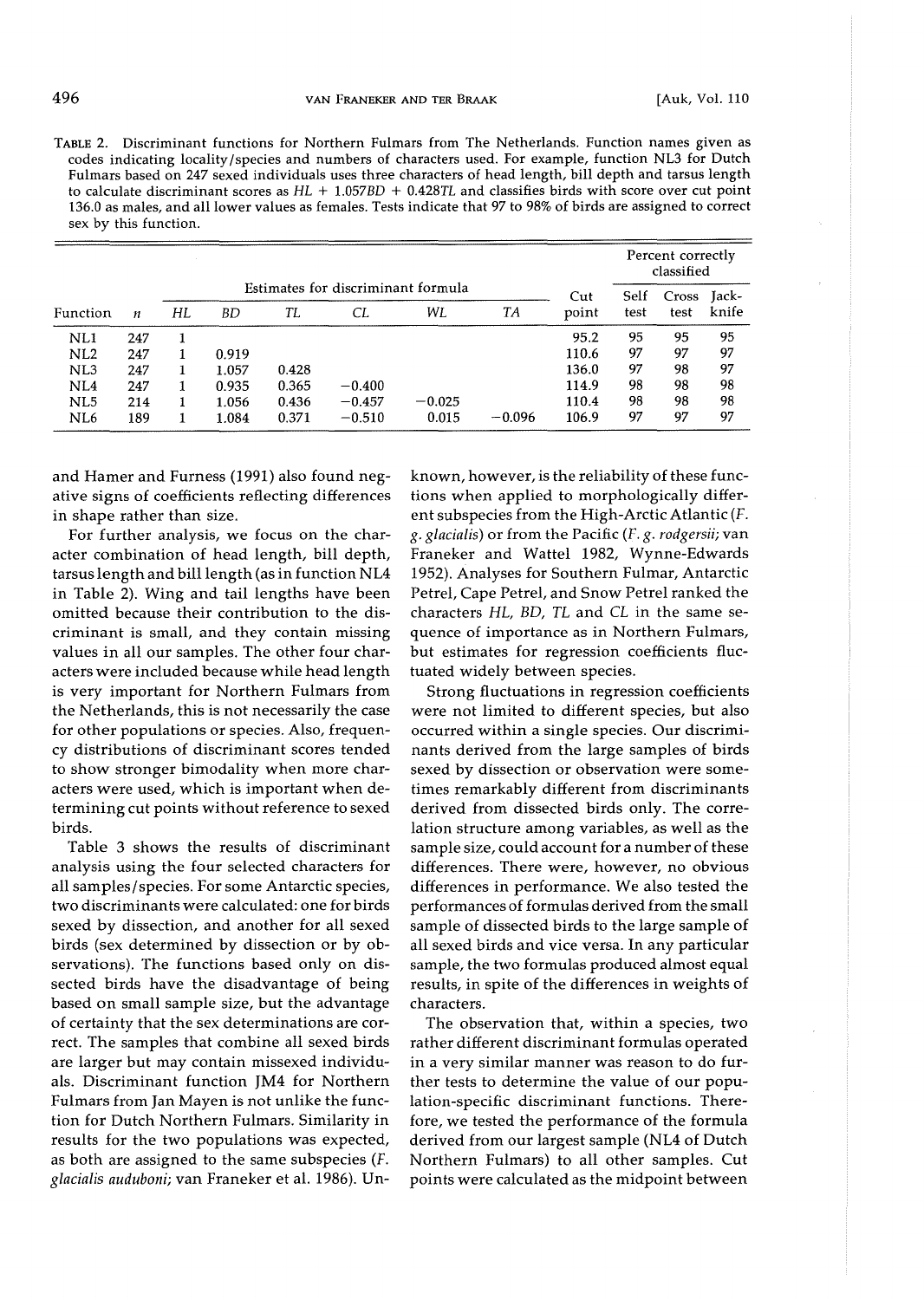|                               |                  |              |                                    |          |          | Percent correctly<br>classified |      |       |       |  |
|-------------------------------|------------------|--------------|------------------------------------|----------|----------|---------------------------------|------|-------|-------|--|
|                               |                  |              | Estimates for discriminant formula |          |          |                                 | Self | Cross | Jack- |  |
| Function                      | $\boldsymbol{n}$ | HL           | BD                                 | TL       | CL.      | Cut<br>point                    | test | test  | knife |  |
| Northern Fulmar (Netherlands) |                  |              |                                    |          |          |                                 |      |       |       |  |
| NL4                           | 247              | $\mathbf{1}$ | 0.935                              | 0.365    | $-0.400$ | 114.9                           | 98   | 98    | 98    |  |
| Northern Fulmar (Jan Mayen)   |                  |              |                                    |          |          |                                 |      |       |       |  |
| IM4                           | 32               | 1            | 1.763                              | 0.503    | $-0.585$ | 130.5                           | 97   | 100   | 97    |  |
| Southern Fulmar               |                  |              |                                    |          |          |                                 |      |       |       |  |
| FU4                           | 27               | 1            | 4.876                              | 1.748    | 0.776    | 306.4                           | 96   | 96    | 96    |  |
| $FU4 + OBS$                   | 130              | 1            | 24.31                              | 1.755    | 3.174    | 724.5                           | 90   | 86    | 89    |  |
| <b>Antarctic Petrel</b>       |                  |              |                                    |          |          |                                 |      |       |       |  |
| TH4                           | 11               | 1            | 6.063                              | 10.74    | 14.63    | 1,201.0                         | 100  | 64    | 82    |  |
| $TH4 + OB5$                   | 77               | 1            | 4.633                              | 0.712    | $-0.386$ | 176.4                           | 86   | 79    | 82    |  |
| Cape Petrel                   |                  |              |                                    |          |          |                                 |      |       |       |  |
| DA4                           | 30               | 1            | 2.355                              | 0.333    | $-0.775$ | 95.8                            | 87   | 77    | 83    |  |
| $DA4 + OBS$                   | 62               | $\mathbf{1}$ | 1.164                              | 0.208    | 0.819    | 126.7                           | 86   | 76    | 81    |  |
| <b>Snow Petrel</b>            |                  |              |                                    |          |          |                                 |      |       |       |  |
| $PA4 + OBS$                   | 32               | 1            | 3.096                              | $-1.230$ | 2.471    | 106.9                           | 94   | 91    | 91    |  |

TABLE 3. Population-specific discriminant functions using head length, bill depth, tarsus length and bill length. Functions derived from samples of birds sexed by dissection are named (e.g. TH4) and, when sexed by dissection or observation, OBS is added to the designation (e.g. TH4 + OBS).

the group means of scores of known males and females. Test results for percentages of correct classifications were: Northern Fulmar Jan Mayen, 96.9%; Southern Fulmar, 92.6 and 86.9%; Antarctic Petrel, 90.9 and 83.1%; Cape Petrel, 86.7 and 83.9%; and Snow Petrel, 87.5% (when two figures given, first refers to dissected birds and second to enlarged sample of all birds sexed by dissection or observation). When comparing these results to jackknife test results in Table 3, formula NL4 for the Dutch Northern Fulmars classifies sexes in other species almost as well as population-specific discriminants. In Southern Fulmar and Snow Petrel the percentage of correct classifications by formula NL4 was somewhat lower than when using population-specific discriminants, but in Antarctic Petrel and Cape Petrel performance was improved.

The strong differences in character weightings within a population (Table 3) and the similar performances of widely different functions throw some doubt on the value of the character weights in our population-specific discriminants, at least for the Antarctic species. Apparently, our population samples are inadequate to give a consistent and optimal (better than general) description of sexual dimorphism within the populations studied. This is not re-

ally a problem when working in these populations, but it does create considerable uncertainty when applying the functions to other populations that may be morphologically different. On the other hand, the results indicate that there may be sufficient similarities in morphology between different species of fulmarine petrels to construct a generalized discriminant for all these species. If we are able to construct a reliable general discriminant for different species, such a discriminant likely will perform adequately in unknown populations of each of those species because morphological variation between species is larger than variation within species. In our attempt to construct a multispecies discriminant, we are aware that it cannot improve on the performance of proper singlespecies discriminants based on an adequate variety of samples of different populations, or maybe even a single population. However, as in our case, adequate samples for such speciesspecific discriminants often are lacking. Our approach is to provide a tested general discriminant that can be used as long as tested speciesspecific discriminants are missing.

*Generalized discriminant for fulmarine petrels.-* All samples of birds sexed by dissection plus the sample of Snow Petrels sexed by observations (379 birds from six populations of five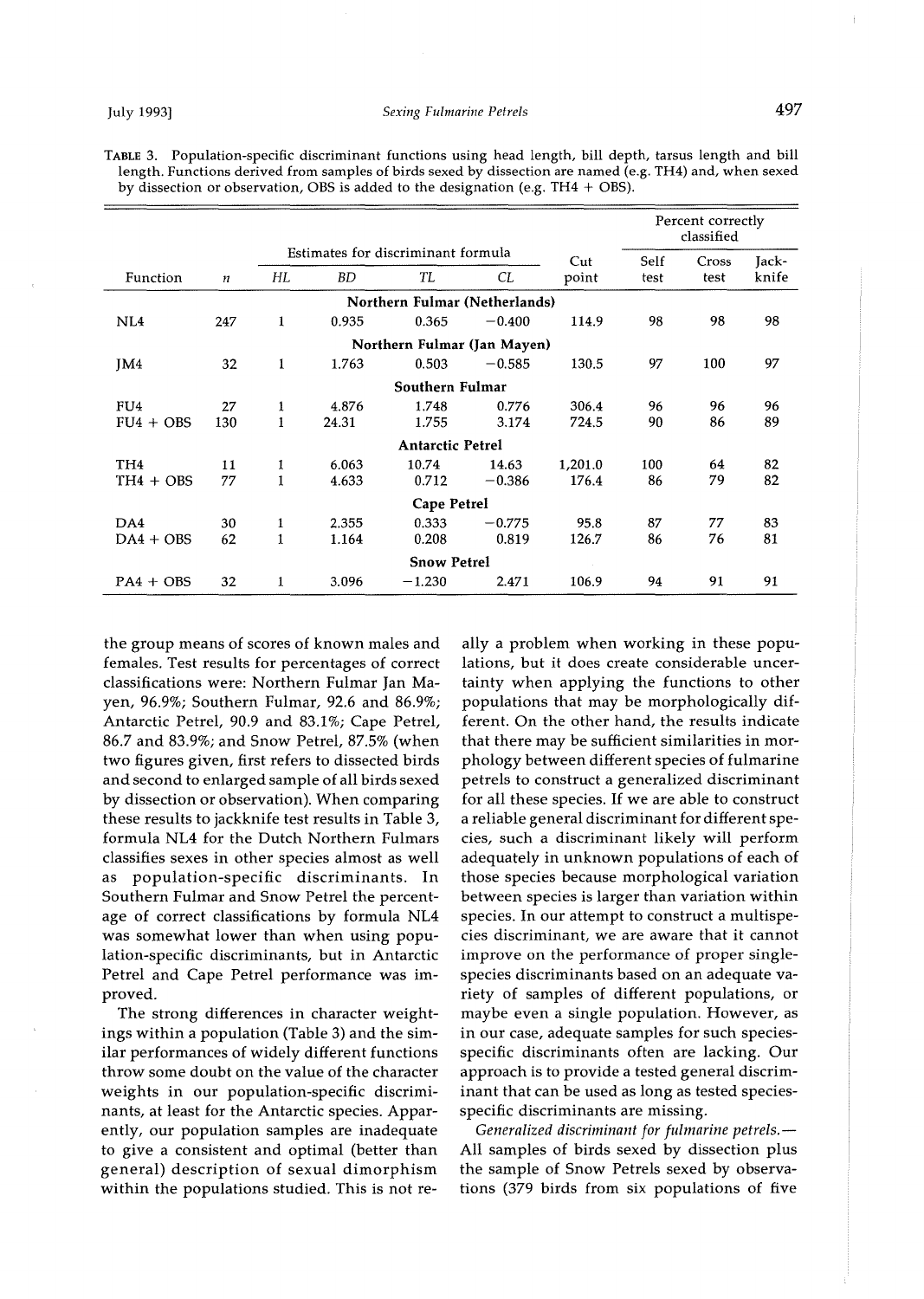Fulmar. For Cape Petrels, Sagar (1986) constructed a sex discriminant for subspecies D. *capense australe* that assigned 82% of birds to the correct sex, which is similar to our findings for D. c. *capense* when using similar characters. Assuming that the sampled populations are more or less representative for levels of sexual dimorphism within each species, the GEN4 formula, combined with the cut-point calculation using the expectation-maximization algorithm, is likely to have a success rate of 85 to 90% for correct sex assignments in Antarctic Petrels, Cape Pigeons and Snow Petrels, as well as over 90% in Southern Fulmars and up to 97% in Northern Fulmars.

The remaining species of fulmarine petrels *(Macronectes* spp.) were not studied, but sexual dimorphism as described by Bourne and Warham (1966), Johnstone (1977) and Hunter (1984), suggests reliable results of generalized discriminants for Giant Petrels as well. Possibly, the generalized discriminant can be applied to other procellariid species when alternatives are lacking, but this needs further testing.

Evidently, our statement that the generalized discriminant can be applied to any population of fulmarine petrels with a predictable level of performance is only true when the sample used is from a homogeneous population. The sample from beached Dutch Northern Fulmars is largely of British (or southern North Atlantic) origin, but is heterogeneous in the sense that it contains an admixture of birds from High Arctic populations and of juveniles dying shortly after fledging. Both these groups differ in size and shape. As a result, the GEN4 procedure was less accurate than the population-specific discriminant (93 vs. 98% correct sex assignments). When dark-colored individuals, which definitely originate from High Arctic populations (van Franeker and Wattel 1982), and likely juveniles (as judged from anatomy and plumage development; van Franeker 1983) are removed from the Dutch sample, the generalized discriminant did better (96% correct sex assignments). In our analyses, we did not *a priori* remove specimens of this type from the Dutch sample because similar situations may occur when sampling unknown populations. In our opinion, the results indicate an acceptable level of error in such cases.

There may be exceptional situations of heterogeneous populations. We experienced this with Snow Petrels at Ardery Island (Windmill

Islands, Wilkes Land, Antarctica), where two size morphs are breeding (Cowan 1981, van Franeker in prep.). The Snow Petrels around the nearby Casey Station (sample used in this paper) are all small-morph birds. In the case of Snow Petrels of Ardery Island, field observations of pair bonds, as well as the shape of the frequency distribution of discriminant scores from the GEN4 formula, clearly indicated that the sample was not homogeneous. As far as possible, such circumstantial evidence should be checked before applying any sex-discriminant analysis. A situation like the one on Ardery Island may be considered highly exceptional and does not invalidate the application of the generalized discriminant formula and cut-point calculation to unknown populations.

The approach of a generalized discriminant might be valuable for other bird groups as well. For example, there are several publications on population-specific discriminant functions for different species of gulls. Most can only be applied to the study populations from which they were derived; those authors that explicitly discuss the possible use of their discriminant in other populations warn that usefulness of their function has to be tested in each other population with a sample of birds of known sex (Fox et al. 1981, Nugent 1982). When comparing the various functions for gulls, it is remarkable that head length and bill depth are weighted in a ratio of: about 1:2.6 in the Herring Gull *(Larus argentatus;* Fox et al. 1981), 1:2.3 in the Blackbacked Gull (L. *dominicanus;* Nugent 1982), and 1:1.9 in the Laughing Gull (L. *atricilla;* Hanners and Patton 1985). Apart from being similar to the *HL:BD* ratio in fulmarine petrels (function GEN2), the concurrence in ratio for different *Larus* gulls suggests that a generalized formula for this gull genus would be possible. Integrated analysis of the data in such cases could mean that the predictive value of existing discriminant functions could be extended to populations or species for which specific functions are not yet available.

Our approach does not replace optimized functions for local populations or species, but is offered as a practical solution for the many cases where sexed birds cannot be obtained and where tested population- or species-specific discriminant functions are not available. Our method can be used to develop species-specific discriminants by combining samples from different populations. Lack of multiple samples for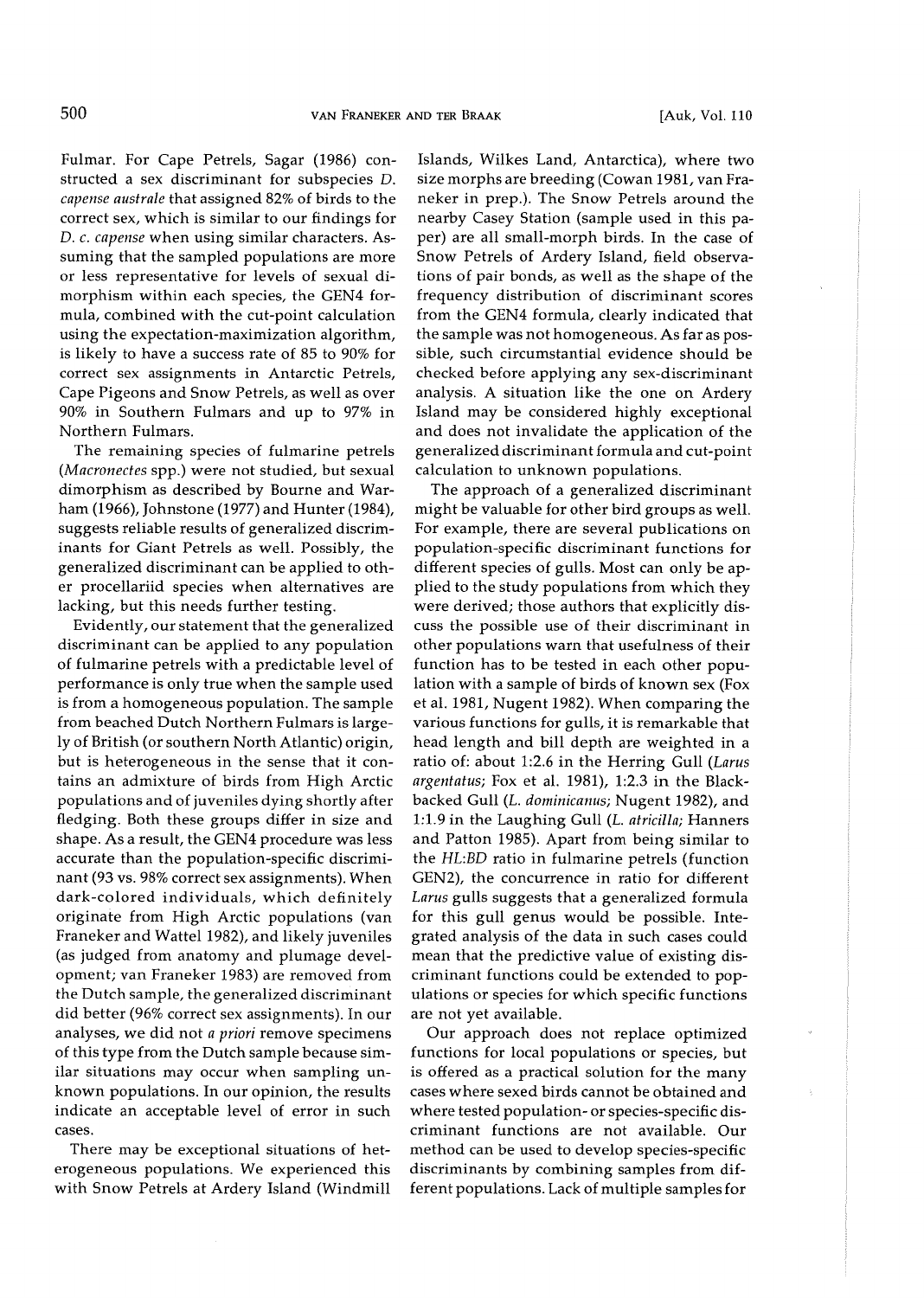individual species of fulmarine petrels forced us to start on a multispecies level. Because the generalized discriminant has been tested on different species, it has predictable performance in populations of these species. When more data become available for the separate species, we aim at developing species-specific discriminants for the fulmarine petrels.

#### ACKNOWLEDGMENTS

This research was supported by the Australian Antarctic Division, the Australian Antarctic Science Advisory Committee (ASAC), the Netherlands Marine Research Foundation (SOZ-NWO), the Netherlands Foundation for Arctic Biological Research, and the Plancius Foundation. Further support was given by many Norwegian and Australian institutes, crews of polar stations, and volunteers of the Dutch Beached Bird Survey (NZG/NSO). The personal help of G. W. Johnstone, J. Wattel, R. Luttik, C. J. Camphuysen, T. L. Montague, P. J. Bell, S. Creet, and many others is gratefully acknowledged. Valuable suggestions to improve the manuscript were received from J.P. Ryder, G. D. Schnell and an anonymous reviewer.

#### LITERATURE CiTED

- ANDERSON, A. 1975. A method of sexing Moorhens. Wildfowl 26:77-82.
- BOERSMA, P. D., AND E. M. DAVIES. 1987. Sexing monomorphic birds by vent measurements. Auk 104:779-783.
- BOURNE, W. R. P., AND **J.** WARHAM. 1966. Geographical variation in the giant petrels of the genus *Macronectes.* Ardea 54:45-67.
- BRETAGNOLLE, V. 1990. Behavioural affinities of the Blue Petrel *Halobaena caerulea.* Ibis 132:102-105.
- BROOKE, M. DEL. 1978. The dispersal of female Manx Shearwaters *Puffinus puffinus.* Ibis 120:545-551.
- COPESTAKE, P. G., AND J.P. CROXALL. 1985. Aspects of the breeding biology of Wilson's Storm Petrel *Oceanites oceanicus* at Bird Island, South Georgia. Br. Antarct. Surv. Bull. 66:7-17.
- COULSON, J. C., C. S. THOMAS, J. E. L. BUTTERFIELD, N. DUNCAN, P. MONAGHAN, AND C. SHEDDEN. 1983. The use of head and bill length to sex live gulls Laridae. Ibis 125:549-557.
- CowAN, A. N. 1981. Size variation in the Snow Petrel *(Pagodroma nivea).* Notornis 28:169-188.
- CRAMP, S., AND K. E. L. SIMMONS (Eds.). 1977. The birds of the Western Palearctic, vol. 1. Oxford Univ. Press, Oxford.
- DIXON, W. **J.** 1985. BMDP statistical software. Univ. California Press, Berkeley.
- DUNNET, G. M., AND A. ANDERSON. 1961. A method for sexing living Fulmars in the hand. Bird Study 8:119-126.
- Fox, G. A., C. R. COOPER, AND J.P. RYDER. 1981. Predicting the sex of Herring Gulls by using external measurements. **J.** Field Ornithol. 52:1-19.
- FRANK, R. E., W. F. MASSY, AND D. G. MORRISON. 1965. Bias in multiple discriminant analysis. **J.** Marketing Res. 2:250-258.
- GALES, R. 1988. Sexing adult Blue Penguins by external measurements. Notornis 35:71-75.
- GREEN, P. T. 1982. Sexing Rooks *Corvus frugilegus* by discriminant analysis. Ibis 124:320-324.
- HAMER, K. C., AND R. W. FURNESS. 1991. Sexing Great Skuas *Catharacta skua* by discriminant analysis using external measurements. Ringing & Migr. 12: 16-22.
- HANNERS, L. A., AND S. R. PATTON. 1985. Sexing Laughing Gulls using external measurements and discriminant analysis. J. Field Ornithol. 56:158- 164.
- HUNTER, S. 1984. Breeding biology and population dynamics of giant petrels *Macronectes* at South Georgia (Aves: Procellariiformes). J. Zool. (Lond.) 203:441-460.
- JoHNSTONE, G. W. 1977. Comparative feeding ecology of the giant petrels *Macronectes giganteus*  (Gmelin) and *M. halli* (Mathews). Pages 647-668 *in* Adaptations within Antarctic ecosystems (G. A. Llano, Ed.). Proceedings of the Third SCAR Symposium on Antarctic Biology, Houston, Texas.
- JOHNSTONE, R. M., AND B. E. NIVEN. 1989. Sexing Grey-faced Petrels by discriminant analysis of measurements. Notornis 36:261-265.
- LACHENBRUCH, P. A. 1975. Discriminant analysis. Hafner Press, New York.
- MAcDoNALD, M.A. 1977. The prelaying exodus of the Fulmar Fulmarus glacialis (L). Ornis Scand. 8:33-37.
- NUGENT, G. 1982. Sexing Black-backed Gulls from external measurements. Notornis 29:37-40.
- 0KILL, J. D., D. D. FRENCH, AND S. WANLESS. 1989. Sexing Red-throated Divers in Shetland. Ringing & Migr. 10:26-30.
- PAYNE, R. W., ET AL. 1987. Genstat 5 reference manual. Clarendon Press, Oxford.
- PINDER, R. 1966. The Cape Pigeon, *Daption capensis*  Linnaeus, at Signy Island, South Orkney Islands. Br. Antarct. Surv. B. 8:19-47.
- RAYENS, W., AND T. GREENE. 1991. Covariance pooling and stabilization for classification. Comp. Statist. Data Anal. 11:17-42.
- RYDER, J. P. 1978. Sexing Ring-billed Gulls externally. Bird-Banding 49:218-222.
- SAGAR, P.M. 1986. The sexual dimorphism of Snares Cape Pigeons *(Daption capense australe).* Notornis 33:259-263.
- SCHNELL G. D., G. L. WORTHEN, AND M. E. DOUGLAS. 1985. Morphometric assessment of sexual dimorphism in skeletal elements of California Gulls. Condor 87:484-493.